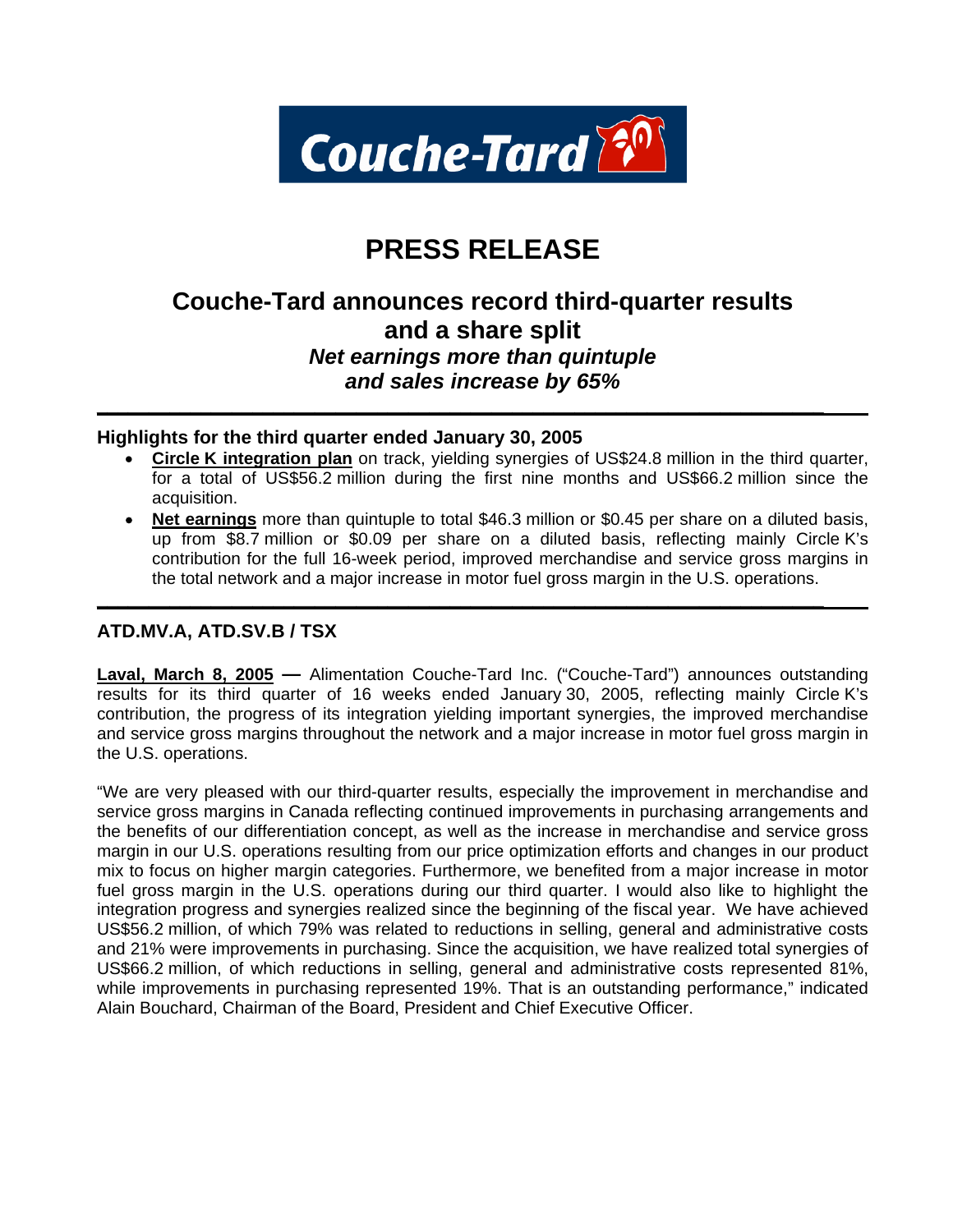Mr. Bouchard added: "We continue to expand in the U.S. At the beginning of the third quarter, we closed the acquisition from Shell Oil Products US of 21 sites in the Phoenix Metro, Arizona area. These sites are strategically located and offer a perfect fit with our network. They are expected to add sales of approximately US\$95 million to our revenues and be accretive to our operating income on an annualized basis. Furthermore, in February 2005, we announced an agreement to purchase 19 stores in the Augusta, Georgia region, which is expected to close at the end of this month."

During the second quarter of this year, certain areas of the Company's business in Florida experienced damages and losses resulting from four hurricanes. Based on updated information, losses, including damages relating to fixed assets and inventory spoilage, are estimated to result in net claims in the amount of US\$19.8 million in the aggregate. It is currently estimated that the book value of fixed assets, inventory spoilage and other assets that were damaged by the hurricanes will amount to approximately US\$2.3 million.

We expect to spend approximately US\$18.5 million to restore buildings and equipment, including approximately US\$8.7 million to restore buildings on leased properties. Amounts to be expended on properties and equipment owned by the Company amounting to approximately US\$9.8 million will be recorded in fixed assets as incurred. Based on current information, the Company expects to record a gain representing the difference between the insurance settlements with the Company's insurers and the carrying value of the owned and leased assets. No amount of this expected net gain will be recorded until the insurance claims have been settled and the proceeds have been received.

We estimate that the pre-tax negative impact resulting from the business interruption caused by the hurricanes amounted to approximately US\$1.3 million for our third quarter and we estimate that there will be a pre-tax negative impact of US\$0.7 million on our fourth quarter results.

# **Management's discussion and analysis of operating results and financial position**

# **Comparison of the 16-week Periods Ended January 30, 2005 and February 1, 2004**

# **Operating results**

**For the 16-week period ended January 30, 2005**, Couche-Tard announces **consolidated sales** of \$2.92 billion, compared with \$1.77 billion for the quarter ended February 1, 2004, an increase of 65.0% or \$1.15 billion, including \$1.04 billion from Circle K. The Company generated 75.9% of its sales in the U.S., up from 63.9% in the third quarter of the previous year.

• **In the United States, sales** totalled \$2.22 billion, including \$912.6 million in merchandise and service sales and \$1.31 billion in motor fuel sales. The increase of \$1.09 billion is mainly due to Circle K and the internal growth achieved in the U.S. network. **Growth of average merchandise sales per store** (excluding Circle K for comparative purposes) was 10.2%, compared with 4.8% in the third quarter last year, reflecting our efforts to increase sales and gross margins through price optimization, and changing product mix, the impact from investment in our Store 2000 Concept conversions and the increase in tobacco tax with the resultant increase in the selling price of tobacco products. **Growth of average motor fuel volume per store** (excluding Circle K) was 5.5% compared with the quarter ended February 1, 2004, reflecting the positive consumer response to the rebranding of several motor fuel locations to nationally recognized brands and the impact from investments in Store 2000 concept conversions. It should be noted that the price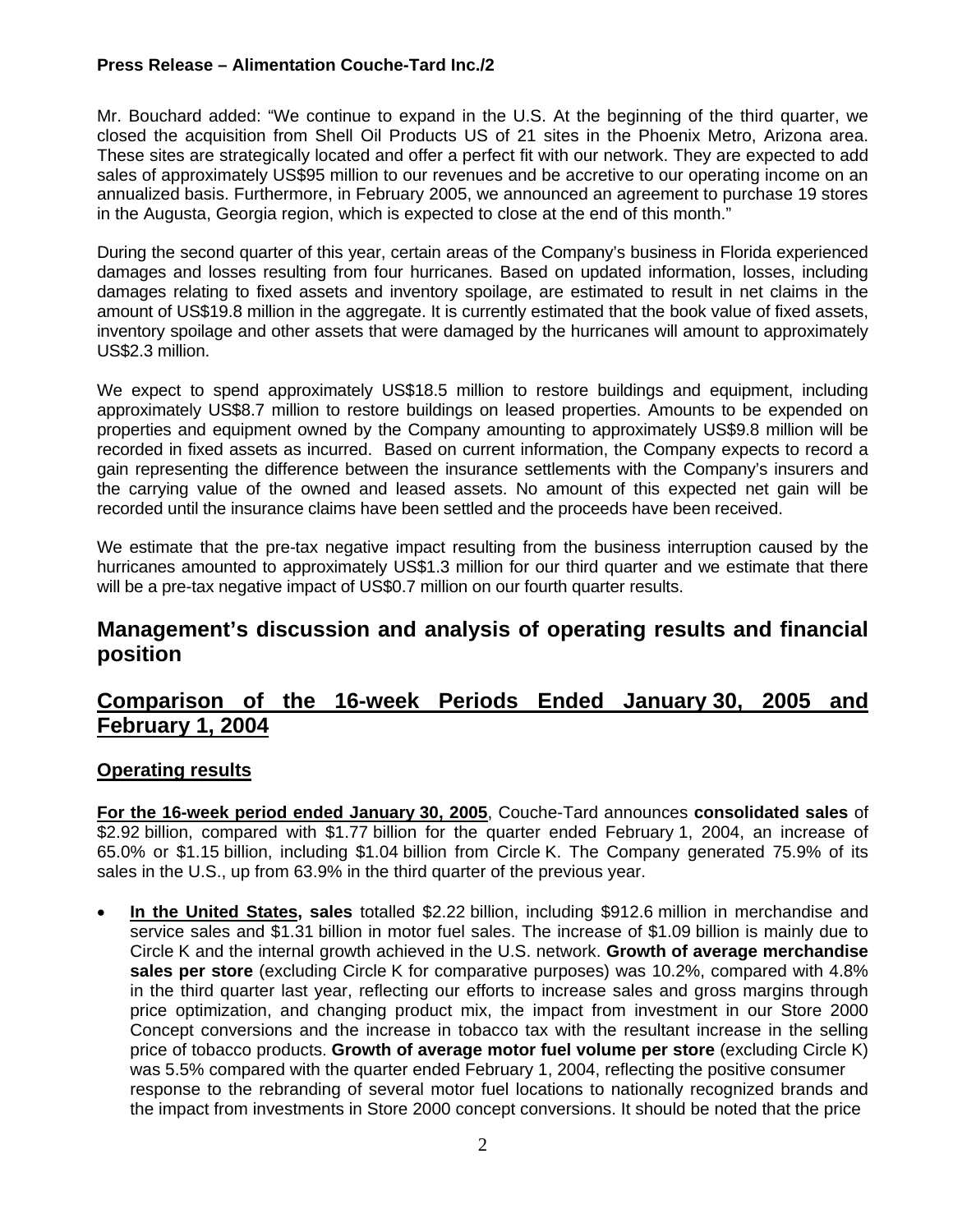per gallon of motor fuel at the pump averaged US\$1.91 for the third quarter this year, compared with the US\$1.29 price per gallon including Circle K's historical results for the same period last year.

• **In Canada**, **sales** amounted to \$703.1 million, an increase of 10.4% or \$66.4 million, of which \$17.7 million was generated from merchandise and services, particularly in the high-margin categories including foodservices. **Growth of average merchandise sales per store** was 2.8%, compared with 1.8% in the same period last year. **Growth of average motor fuel volume per store** was 7.3% compared with the third quarter of the previous year. The price per litre of motor fuel at the pump averaged 73.8¢ per litre for the third quarter of fiscal 2005, compared with 64.9¢ per litre for the same period in fiscal 2004.

**Gross profit** was \$571.1 million, an increase of 58.3% or \$210.3 million, mainly due to higher sales, especially with Circle K's contribution.

- **Consolidated merchandise and service gross margin** further improved to reach 32.5%, up from 32.0% in the same period last year. The gross margin in Canada increased sharply to 33.0%, compared with 31.8% for the same period last year. This improvement is due to a combination of better purchasing arrangements and the benefits of the product mix strategy focused on higher margins. In the U.S. operations, the gross margin grew to 32.3%, up slightly from 32.2% for the same period last year, reflecting the price optimization and emphasis on changing the product mix to higher margin categories.
- **Motor fuel gross margin** declined to 4.15¢ per litre in Canada, down from 4.63¢ per litre in the same period last year. Motor fuel gross margin in the U.S. was 16.30¢US per gallon, compared with 10.43¢US per gallon for the corresponding period of the previous year. (Including Circle K's historical results, the motor fuel gross margin in the U.S. for the third quarter last year would have been 12.44¢US per gallon.)

**Operating, selling, administrative and general expenses** were up by \$150.0 million or 48.8% over the third quarter of the previous year. This increase is primarily attributable to the increase of the Company's store network, notably following the Circle K acquisition. It should be noted that there were major increases in the retail price of motor fuel, particularly in our U.S. markets and credit card fee expense has increased. (Including Circle K's historical results, our credit card fee expense has increased by approximately \$8.0 million over the same quarter of the previous year).

**Depreciation and amortization of fixed and other assets** increased by 26.0% to \$31.5 million. This increase is mainly due to the Circle K acquisition and store renovations.

**Operating income** (earnings before financial expenses and income taxes) more than doubled to \$82.4 million during the quarter, an increase of 188.1% or \$53.8 million over the same period in the prior year.

**Financial expenses** totalled \$12.5 million, down by \$2.0 million from the third quarter of the previous year, due to the write-off of financial expenses of \$2.8 million in previous year slightly offset by higher interest rates. Financial expenses were reduced by a \$0.8 million favourable benefit from the interest rate swaps entered into in March 2004.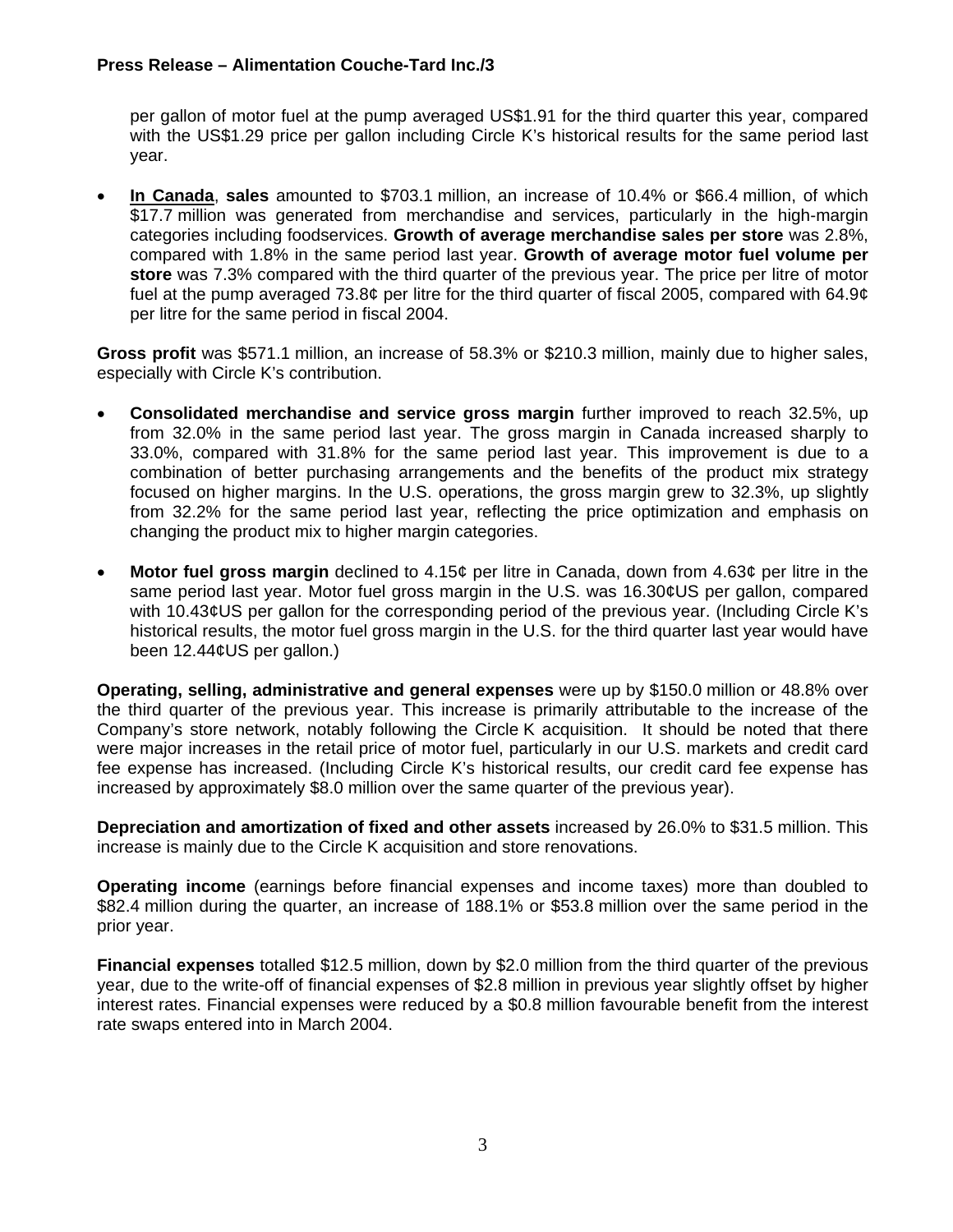**Income taxes** increased by \$18.2 million to \$23.6 million. This increase is due primarily to the increase in pre-tax earnings and a greater portion of pre-tax income coming from the U.S. operations, which have a higher tax rate than Canada.

**Net earnings** amounted to \$46.3 million or \$0.46 per share (\$0.45 per share on a diluted basis), compared with \$8.7 million or \$0.10 per share (\$0.09 per share on a diluted basis) in the third quarter last year. It should be noted that the motor fuel margin of 16.30¢US per gallon in our third quarter this year reduced the negative impact on an after tax basis of : (i) the additional credit card fee expense (primarily resulting from higher motor fuel retail prices) amounting to approximately \$5.3 million (\$0.05 per share), (ii) the foreign exchange rate which reduced net earnings by approximately \$2.9 million (\$0.03 per share), (iii) the estimated loss of \$1.0 million (\$0.01 per share) related to the interruption of our Florida business resulting from the hurricanes in the second quarter this year, and (iv) the reduction of net earnings of \$1.3 million (\$0.01 per share) related to the amended stock based compensation accounting policy adopted this year without restatement of prior years' earnings.

# **Principal cash flows for the 16-week period ended January 30, 2005**

**Cash Flows used in operating activities** were \$15.5 million compared with cash provided from operating activities of \$87.2 million for the same period last year. The decrease in cash from operating activities is primarily attributable to difference in timing, including \$23.9 million in income taxes receivable which will be applied to reduce future income tax instalments, and to the reduction of accounts payable. Cash flows at the level of net earnings plus depreciation and amortization, writeoff of financial expenses, loss on disposal of assets and future income taxes amounted to \$72.5 million or \$0.72 per share, an increase of \$41.1 million or 130.9% over the \$31.4 million generated during the same period last year.

**Cash Flow used in investing activities** amounted to \$98.2 million, including \$39.0 million with respect to the purchase of 21 stores in Arizona on November 3, 2004. Capital expenditures amounted to \$63.4 million, compared with \$32.2 million for the same period last year. These capital expenditures were primarily for existing store improvements, store equipment, new store development, information systems, and expenditures related to gasoline facilities to comply with regulatory requirements. During the third quarter, Couche-Tard opened or acquired 36 new stores and 12 quick service restaurants, and reconfigured 27 stores to its Store 2000 Concept. Net cash used in the same period last year, amounting to \$962.5 million, included \$951.2 million for the purchase of Circle K on December 17, 2003. Proceeds on the disposal of fixed and other assets amounted to \$6.6 million in the third quarter this year. In the third quarter of the prior year, the Company received \$19.6 million in proceeds from the sale and leaseback of 19 stores.

**Cash flows used in financing activities** totalled \$1.2 million, including repayment of long-term debt of \$1.6 million, offset by \$0.4 million in cash received from the issue of shares on the exercise of stock options.

**Cash and cash equivalents** totalled \$204.2 million as at January 30, 2005, compared with \$209.3 million as at April 25, 2004.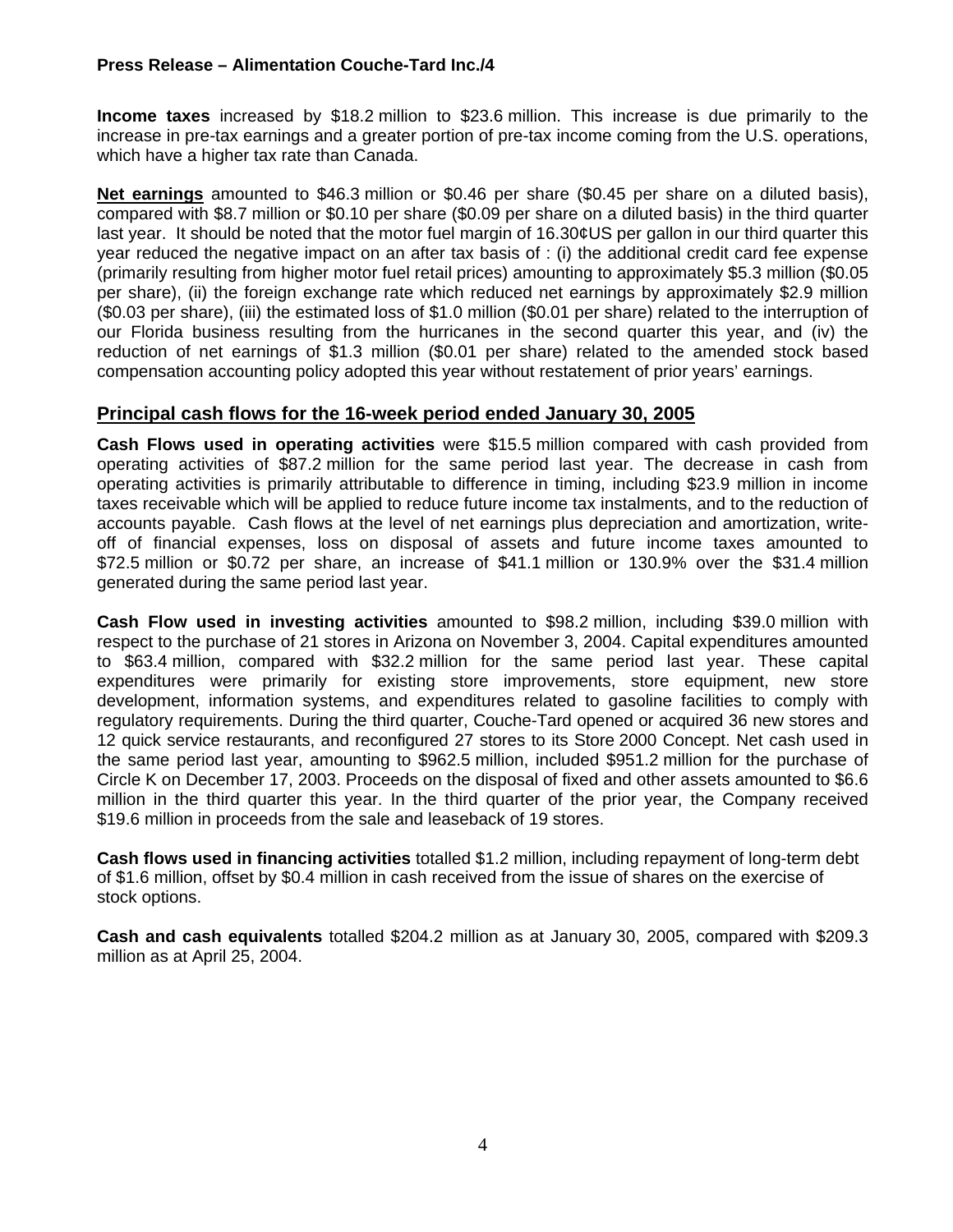# **Comparison of the 40-week Periods Ended January 30, 2005 and February 1, 2004**

# **Operating results**

**For the 40-week period ended January 30, 2005**, Couche-Tard achieved **consolidated sales** of \$7.81 billion, compared with \$3.58 billion for the first nine-month period last year, an increase of 118.2% or \$4.23 billion, including \$3.79 billion from Circle K. The Company generated 75.9% of its sales in the U.S., compared with 52.7% in the same period last year.

- **In the United States, sales** totalled \$5.92 billion, including \$2.53 billion in merchandise and services and \$3.39 billion in motor fuel. The increase in sales of \$4.03 billion reflects the \$3.79 billion in sales increase from Circle K and the internal growth in the U.S. network. **Growth of average merchandise sales per store** (excluding Circle K for comparative purposes) was 10.2% and **growth of average motor fuel volume per store** (excluding Circle K) was 7.5%. The price per gallon of motor fuel at the pump averaged US\$1.90 for the first nine-month period of this year, compared with the US\$1.26 price per gallon including Circle K's historical results for the same period last year.
- **In Canada, sales** reached \$1.88 billion, an increase of 11.2% or \$190.2 million, of which \$51.5 million or 27.1% was generated from merchandise and services, particularly in the highmargin categories including foodservice. **Growth of average merchandise sales per store** was 2.4%, while **growth of average motor fuel volume per store** was 6.3%. The price per litre of motor fuel at the pump averaged 76.2¢ per litre for the first nine-month period, compared with 65.7¢ per litre for the same period last year.

**Gross profit** was \$1.55 billion, up by 100.7% or \$778.4 million over the same period last year. This increase is due mainly to higher sales, especially with Circle K's contribution and higher motor fuel gross margins in the U.S. operations.

- **Consolidated merchandise and service gross margin** was 32.9%, compared with 32.4% for the same period last year. The gross margin in Canada at 33.4% was up 1.1% from 32.3% for the same nine months of the previous year. This improvement is due to a combination of better purchasing terms and the benefits of the product mix strategy focused on higher margins. The gross margin in the U.S. operations was 32.6%, unchanged from the same period last year. Efforts continue to improve gross margin through price optimization and the change to the product mix emphasizing higher margin items.
- **Motor fuel gross margin** decreased slightly to 4.61¢ per litre in Canada from 4.75¢ per litre during the same period last year. In our U.S. operations, the motor fuel gross margin was 15.11¢US per gallon, compared with 10.96¢US per gallon during the same period last year. (Including Circle K's historical results, the motor fuel gross margin in the U.S. would have been 14.92¢US per gallon for the 40-week period ended February 1, 2004, and for the 12 months ended January 30, 2005 and February 1, 2004, the motor fuel gross margins would have been 14.44¢US and 14.90¢US per gallon respectively).

**Operating, selling, administrative and general expenses** were up by \$576.1 million or 93.4% over the same period of the previous year. This increase is mainly due to the acquisitions of the Circle K and Clark stores. It should be noted that there were major increases in the retail price of motor fuel this year, particularly in our U.S. markets and credit card fee expense has increased. (Including Circle K's historical results, our credit card fee expense has increased by approximately \$17.5 million over the same period of the previous year).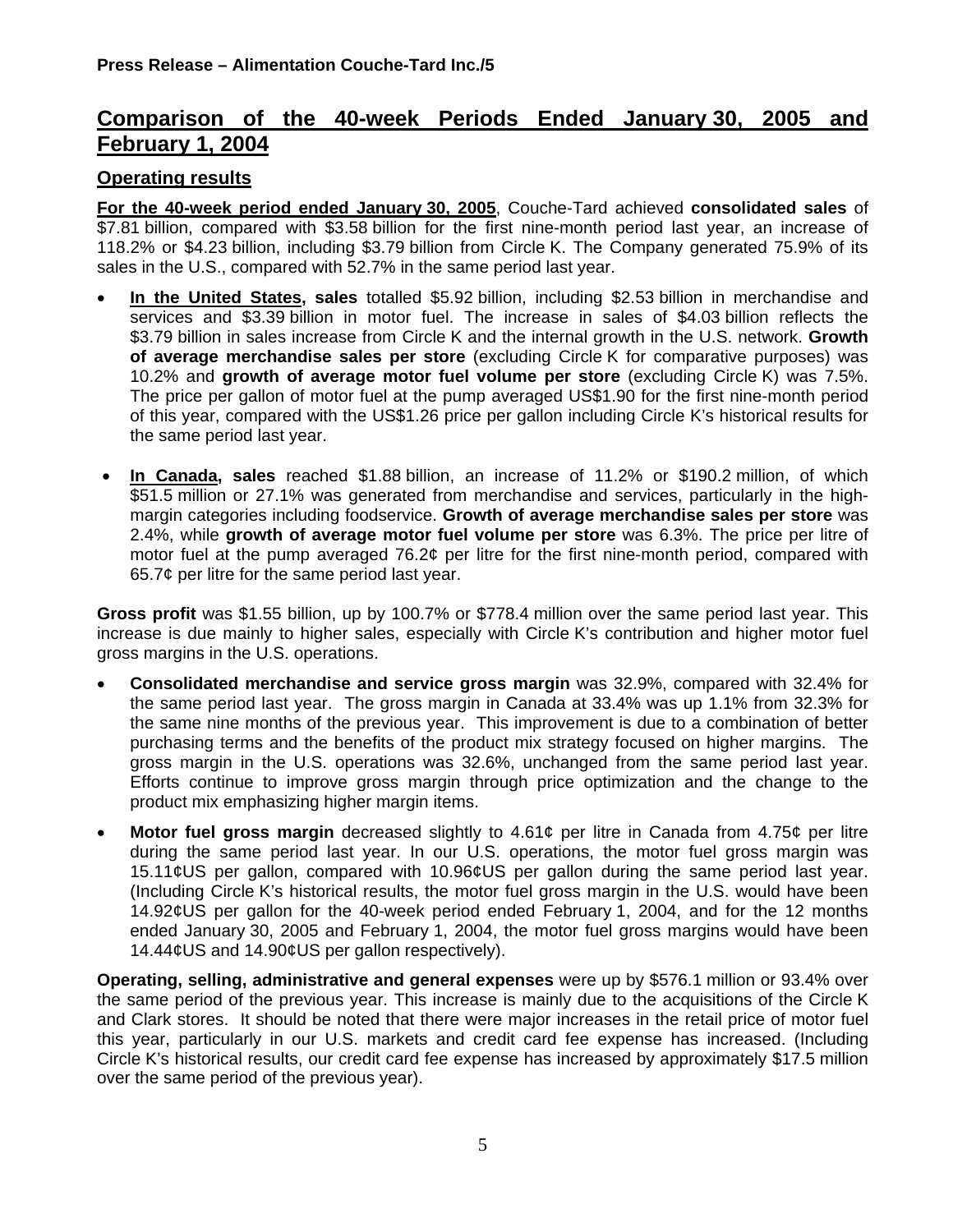**Depreciation and amortization of fixed and other assets** increased by 60.7% or \$29.5 million to \$78.1 million. This increase is primarily due to the acquisitions of Circle K and Clark stores, and store renovations.

**Operating income** (earnings before financial expenses and income taxes) for the first three quarters this year more than doubled to \$280.3 million, an increase of \$172.8 million or 160.7% over the \$107.5 million earned in same period of the previous year. This increase is primarily attributable to the results of Circle K.

**Financial expenses** totalled \$29.8 million, up by \$8.6 million over the same period of the prior year, due to the higher borrowings to finance the Circle K acquisition on December 17, 2003. The financial expenses were reduced by a \$6.3 million favourable benefit from the interest rate swaps entered into in March 2004.

**Income taxes** increased by \$58.7 million to \$86.8 million. This increase is primarily attributable to the increase in pre-tax earnings and a greater portion of pre-tax income coming from our U.S. operations, which have a higher tax rate than Canada.

**Net earnings** amounted to \$163.7 million or \$1.63 per share (\$1.59 per share on a diluted basis), compared with \$58.2 million or \$0.67 per share (\$0.64 per share on a diluted basis).

### **Principal cash flows for the 40-week period of fiscal 2005**

**Cash flows from operating activities** amounted to 169.8 million, a decrease of \$23.2 million from February 1, 2004. Cash flows at the level of net earnings plus depreciation and amortization, write-off of financial expenses, loss on disposal of fixed and other assets and future income taxes amounted to \$250.1 million (or \$2.48 per share), an increase of \$147.7 million or 144.2% over the \$102.4 million for the same period last year.

**Net cash used in investing activities** amounted to \$164.1 million, including \$41.3 million for the purchase of 21 stores in Arizona. Investment in fixed assets amounted to \$133.2 million compared to \$73.5 million for the same period last year. These capital expenditures were primarily for existing store improvements, store equipment, new store development, information systems and expenditure related to gasoline facilities to comply with regulatory requirements. During the 40-week period ended January 30, 2005, Couche-Tard opened or acquired 52 new stores and 24 quick service restaurants, and reconfigured 73 stores to its Store 2000 Concept. Net cash used in the same period last year amounted to \$1.03 billion including \$996,2 million for the purchase of Circle K on December 17, 2003 and Clark stores on September 4, 2003. Proceeds on the disposal of fixed and other assets and sale and leaseback transactions amounted to \$21.7 million in the first three quarters this year. In the same period of the prior year, the Company received \$41.7 million in proceeds from the sale and leaseback of 47 stores. Under these arrangements, the properties were leased back to us for primary terms of 17 to 20 years with several renewal periods.

**Cash generated from financing activities** amounted to \$5.1 million including \$11.5 million cash received from issuance of shares in respect of stock options exercised, reduced by \$6.6 million payment of scheduled debt repayments. In the same period last year, net cash generated was \$1.05 billion including \$1.35 billion in long-term debt and equity which was used to repay \$299.9 million in existing long-term debt and to finance the acquisitions of Circle K and Clark stores.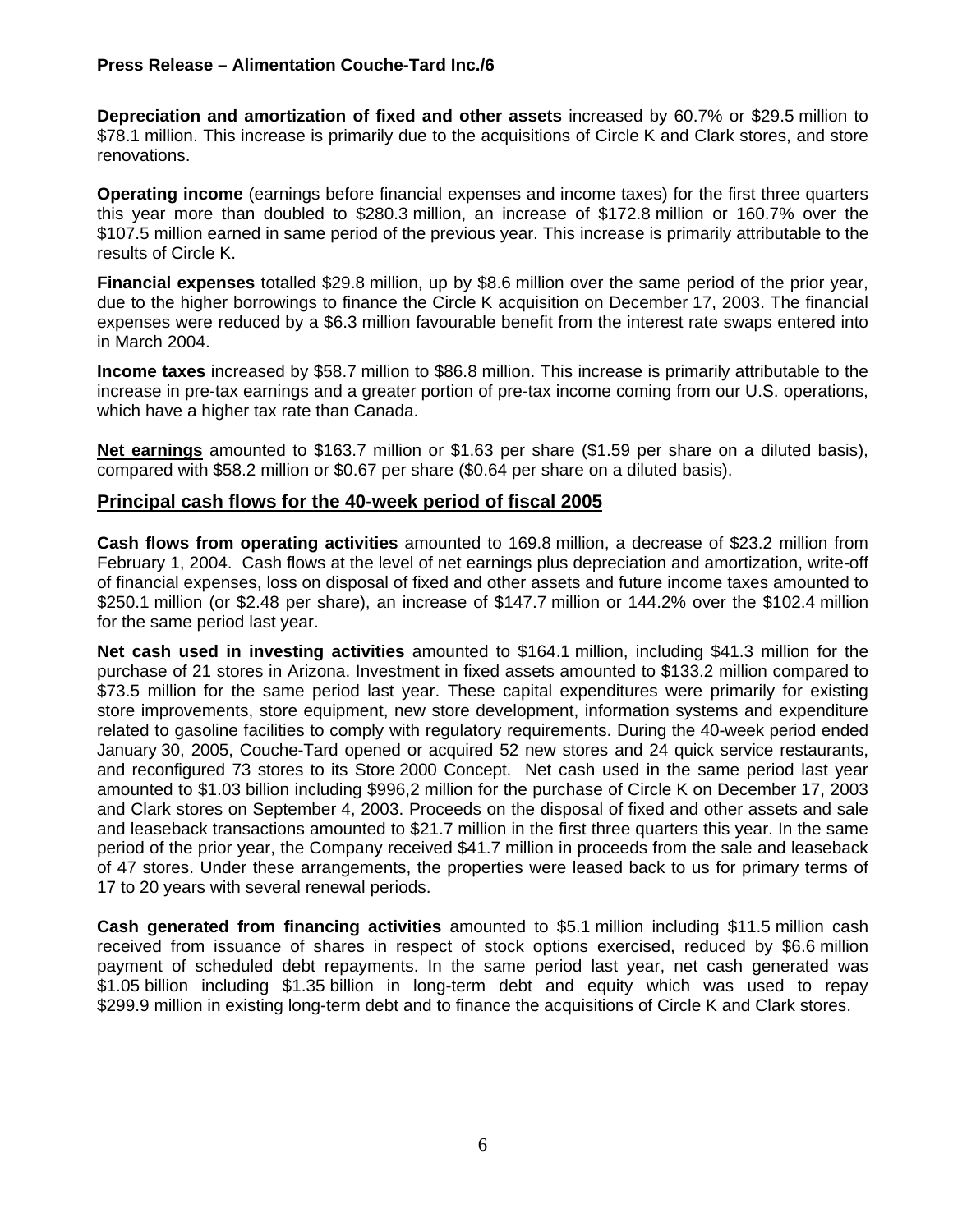# **Financial position as at January 30, 2005**

**Total assets** amounted to \$2.26 billion as at January 30, 2005, up from \$2.25 billion as at April 25, 2004. **Interest-bearing debt** totalled \$660.2 million at the close of the nine-month period, down by \$70.3 million from \$730.5 million as at April 25, 2004. **Shareholders' equity** grew by 19.2% to \$887.7 million. The **net interest-bearing debt to total capitalization ratio** improved to 34% from 41% as at April 25, 2004.

# **Outlook**

"We believe that we will close the fiscal year ending in April 2005 with significant growth. In addition to the further integration of Circle K with the achievement of new synergies, our priorities remain focused on the ongoing innovation and improvement of our product mix and food service throughout the network, with an emphasis on high-margin categories. We also continue to seek and to take advantage of expansion opportunities, especially in our U.S. markets," indicated Alain Bouchard.

# **Share Split**

Alimentation Couche-Tard's Board of Directors has approved a resolution concerning the two-for-one split of all the Company's issued and outstanding Class A multiple voting shares and Class B subordinate voting shares without par value. This proposed share split is subject to approval by regulatory authorities and is scheduled to become effective on or about March 16, 2005. This split will increase the liquidity and facilitate the trading of such shares.

### **Shareholder Agreement**

Following the Company's review of the agreement amongst shareholders, binding namely Développements Orano Inc. ("Orano"), Épiciers Unis Metro-Richelieu Inc ("Metro"). and the Company's predecessor since December 23, 1987, and following negotiations between the main shareholders and Metro, the Board of Directors has approved the execution by the Company of a new agreement amongst the main shareholders, Orano, Metro and the Company, in continuance with their former relationship, as a replacement of the initial agreement. Pursuant to this new agreement, Metro preserves certain rights from the initial agreement, namely its pre-emptive right and the right to appoint a candidate on the Board of Directors of the Company, as long as Metro holds at least 5% of all the outstanding shares of the Company on a fully diluted basis. In addition, Metro and Orano retain their respective rights of first refusal on the sale or transfer of the Company's stock that they own, subject to certain exceptions.

# **Miscellaneous**

We had previously advised in our 2004 Annual Report that, since Circle K uses different methods and rates for amortizing fixed assets and since there had been a large number of acquisitions made in recent years in the U.S., we would be performing an analysis of the estimated useful lives of all of our fixed assets that could result in amendments to amortization methods used. We have commenced this review with a view of standardizing the methods and rates of amortization of fixed assets across the Company. We expect to conclude our review for the fiscal 2005 year-end.

Recently a number of retail companies have indicated that they are in the process of reviewing their accounting treatment of leasehold improvement amortization, including whether the amortization period could include renewal options and whether landlord allowances could be used to reduce the cost of the related assets. Our analysis will, amongst others, address issues, if any, related to leaseholds. The overall analysis could result in amendments being made to the amortization methods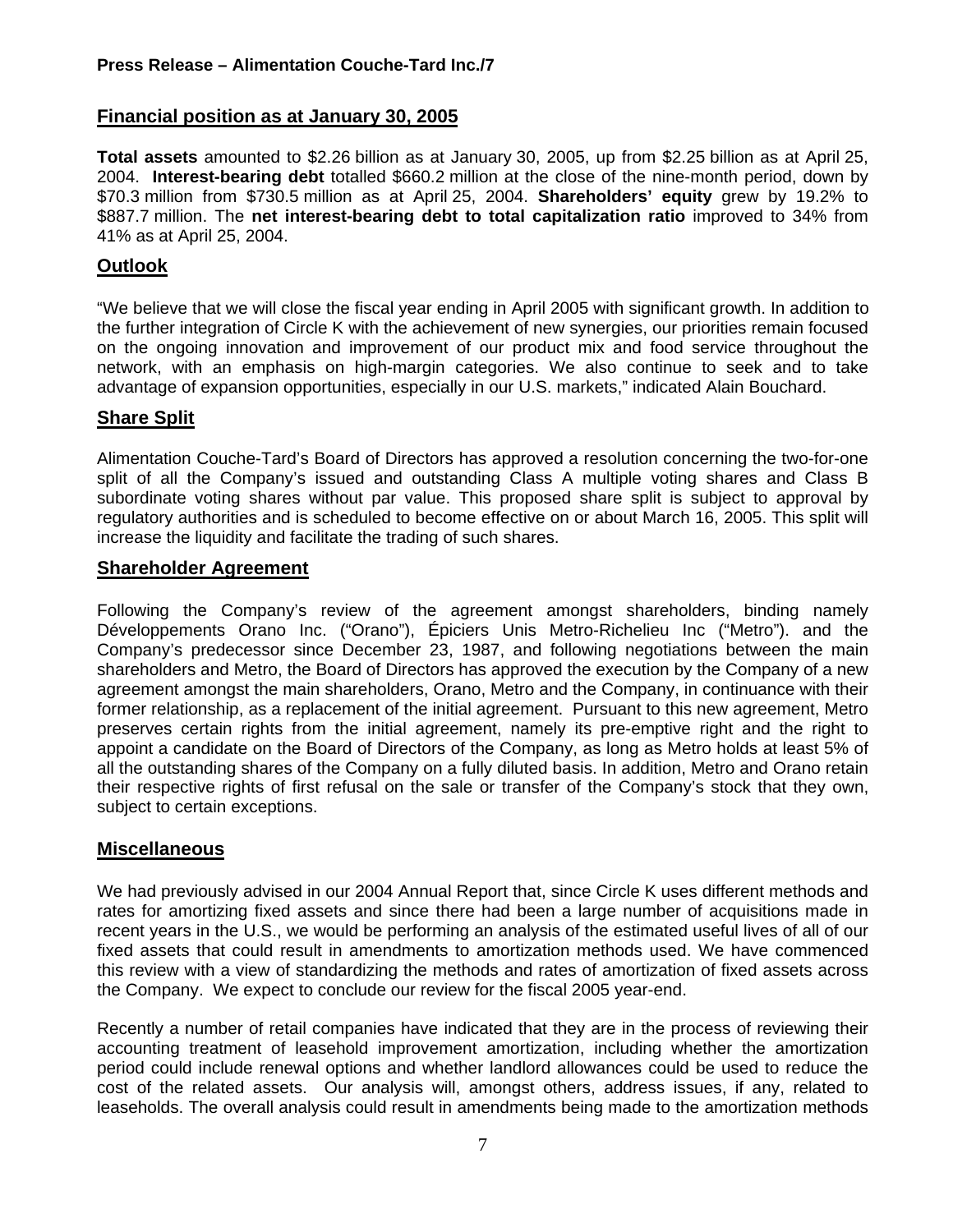currently being used. If a change is warranted, it could result in adjustments to our financial statements for 2005 and one or more previous years. The results of our review will not have any impact on revenues or cash flows.

# **Profile**

Alimentation Couche-Tard Inc. is the leader in the Canadian convenience store industry. In North America, Couche-Tard is the fourth largest convenience store operator and the second largest independent (not integrated with a petroleum company) convenience store operator. The Company currently operates a network of 4,796 convenience stores, 2,975 of which include motor fuel dispensing, located in eight large geographic markets, including three in Canada and five which cover 23 American states. Approximately 34,000 people work at Couche-Tard's executive offices and throughout the network.

-30-

# **Source**

**Alain Bouchard,** Chairman of the Board, President and Chief Executive Officer **Richard Fortin,** Executive Vice-President and Chief Financial Officer Alimentation Couche-Tard Inc. Tel: (450) 662-3272 **info@couche-tard.qc.ca www.couche-tard.com** 

The statements set forth in this press release, which describe Couche-Tard's objectives, projections, estimates, expectations or forecasts, may constitute forward-looking statements within the meaning of securities legislation. Positive or negative verbs such as "plan", "evaluate", "estimate", "believe" and other related expressions are used to identify such statements. Couche-Tard would like to point out that, by their very nature, forward-looking statements involve risks and uncertainties such that its results, or the measures it adopts, could differ materially from those indicated or underlying these statements, or could

have an impact on the degree of realization of a particular projection. Major factors that may lead to a material difference between Couche-Tard's actual results and the projections or expectations set forth in the forward-looking statements include the effects of the integration of acquired businesses and the ability to achieve projected synergies, fluctuations in margins on motor fuel sales, competition in the convenience store and retail motor fuel industries, exchange rate variations, and such other risks as described in detail from time to time in the reports filed by Couche-Tard with securities authorities in Canada and the United States. We assume no obligation as to the updating or revision of the forward-looking statements as a result of new information, future events or other changes.

#### **Conference call, March 8, 2005 at 2:30 p.m. (Montreal time)**   $\sim$

Financial analysts and investors who wish to participate in the conference call on Couche-Tard's results can dial **1-800-814-4857** a few minutes before the start of the call. For those unable to participate, a taped re-broadcast will be available from Tuesday **March 8, 2005 from 4:30 PM until Tuesday March 15, 2005 11:59 PM**, by dialling **1-877-289-8525** access code: **21115725 followed by the # key**. Members of the media and other interested parties are invited to listen in.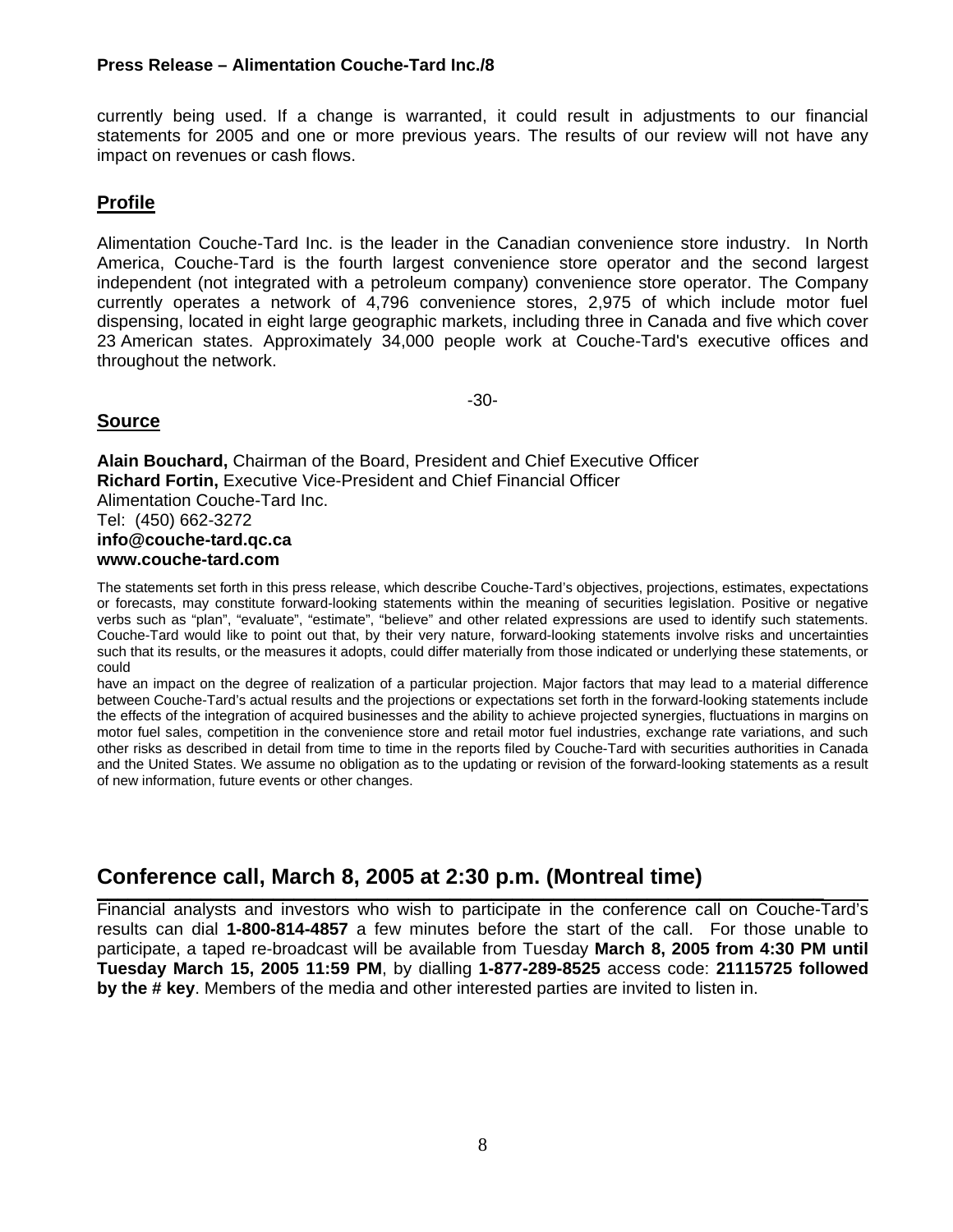# **CONSOLIDATED EARNINGS**

(in millions of Canadian dollars, except per share amounts, unaudited)

|                                                                                          | 16 weeks    |             | 40 weeks    |                  |
|------------------------------------------------------------------------------------------|-------------|-------------|-------------|------------------|
|                                                                                          | January 30, | February 1, | January 30, | February 1,      |
| For the periods ended                                                                    | 2005        | 2004        | 2005        | 2004             |
|                                                                                          | \$          | \$          | \$          | $\mathbb{S}$     |
| <b>Revenues</b>                                                                          | 2,922.7     | 1,765.0     | 7,806.9     | 3,583.4          |
| Cost of sales                                                                            | 2,351.6     | 1,404.2     | 6,255.3     | 2,810.2          |
| <b>Gross profit</b>                                                                      | 571.1       | 360.8       | 1,551.6     | 773.2            |
|                                                                                          |             |             |             |                  |
| Operating, selling, administrative and general expenses                                  | 457.2       | 307.2       | 1,193.2     | 617.1            |
| Depreciation and amortization of fixed and other assets                                  | 31.5        | 25.0        | 78.1        | 48.6             |
|                                                                                          | 488.7       | 332.2       | 1,271.3     | 665.7            |
| Operating income                                                                         | 82.4        | 28.6        | 280.3       | 107.5            |
| Financial expenses                                                                       | 12.5        | 11.7        | 29.8        | 18.4             |
| Earnings before income taxes and write-off of financial                                  |             |             |             |                  |
|                                                                                          | 69.9        | 16.9        | 250.5       | 89.1             |
| expenses                                                                                 |             | 2.8         |             | 2.8              |
| Write-off of financial expenses                                                          |             |             |             |                  |
| Earnings before income taxes                                                             | 69.9        | 14.1        | 250.5       | 86.3             |
| Income taxes                                                                             | 23.6        | 5.4         | 86.8        | 28.1             |
| Net earnings                                                                             | 46.3        | 8.7         | 163.7       | 58.2             |
|                                                                                          |             |             |             |                  |
| Earnings per share (Note 4)                                                              |             |             |             |                  |
| <b>Basic</b>                                                                             | 0.46        | 0.10        | 1.63        | 0.67             |
| Diluted                                                                                  | 0.45        | 0.09        | 1.59        | 0.64             |
| Weighted number of shares (in thousands)                                                 | 100,829     | 90,480      | 100,641     | 87,021           |
| Number of shares - diluted (in thousands)                                                | 103,378     | 96,427      | 103,101     | 91,085           |
| Number of shares outstanding at period end (in thousands)                                | 100,878     | 98,399      | 100,878     | 98,399           |
|                                                                                          |             |             |             |                  |
| <b>CONSOLIDATED CONTRIBUTED SURPLUS</b>                                                  |             |             |             |                  |
| (in millions of Canadian dollars, unaudited)                                             |             |             |             |                  |
|                                                                                          |             |             | January 30, | February 1,      |
| For the 40-week periods ended                                                            |             |             | 2005        | 2004             |
|                                                                                          |             |             | \$          | $\mathcal{L}$    |
| Balance at the beginning, as previously reported                                         |             |             | 1.2         | 1.2              |
|                                                                                          |             |             |             |                  |
| Restatement for the fair value of options granted in prior years (Note 2)                |             |             | 3.2         |                  |
| Restated balance, beginning of period                                                    |             |             | 4.4         | $\overline{1.2}$ |
| Stock-based compensation cost                                                            |             |             | 2.4         |                  |
| Fair value of options exercised                                                          |             |             | (0.1)       |                  |
| Balance at the end                                                                       |             |             | 6.7         | 1.2              |
|                                                                                          |             |             |             |                  |
| <b>CONSOLIDATED RETAINED EARNINGS</b>                                                    |             |             |             |                  |
| (in millions of Canadian dollars, unaudited)                                             |             |             |             |                  |
|                                                                                          |             |             | January 30, | February 1,      |
| For the 40-week periods ended                                                            |             |             | 2005        | 2004             |
|                                                                                          |             |             | \$          | $\mathbb{S}$     |
| Balance at the beginning, as previously reported                                         |             |             | 260.9       | 183.5            |
| Prior year's adjustment to reflect change in accounting for asset retirement obligations |             |             |             |                  |
| (Note 2)                                                                                 |             |             | (2.5)       | (2.0)            |
| Restatement for stock-based compensation cost (Note 2)                                   |             |             | (3.2)       |                  |
| Restated balance, beginning of period                                                    |             |             | 255.2       | 181.5            |
| Net earnings                                                                             |             |             | 163.7       | 58.2             |
| Share issue expenses (net of future income taxes of \$1.0)                               |             |             |             | 2.2              |
| Balance at the end                                                                       |             |             | 418.9       | 237.5            |
|                                                                                          |             |             |             |                  |

The accompanying notes are an integral part of the consolidated financial statements.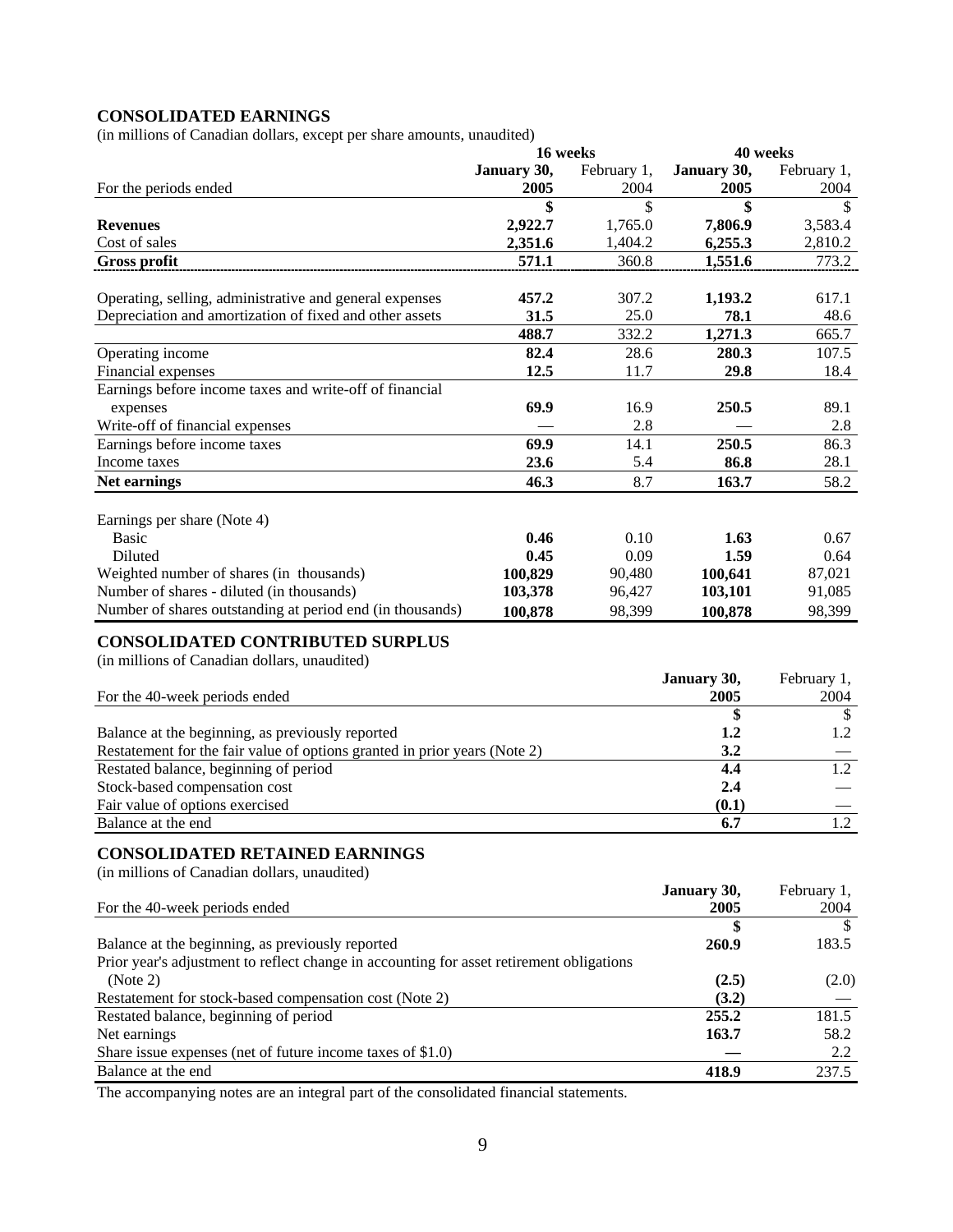# **CONSOLIDATED CASH FLOWS**

(in millions of Canadian dollars, unaudited)

|                                                  | 40 weeks<br>16 weeks |             |             |             |
|--------------------------------------------------|----------------------|-------------|-------------|-------------|
|                                                  | January 30,          | February 1, | January 30, | February 1, |
| For the periods ended                            | 2005                 | 2004        | 2005        | 2004        |
|                                                  | \$                   | \$          | \$          | \$          |
| <b>Operating activities</b>                      |                      |             |             |             |
| Net earnings                                     | 46.3                 | 8.7         | 163.7       | 58.2        |
| Non-cash items                                   |                      |             |             |             |
| Depreciation and amortization                    | 29.4                 | 22.7        | 70.8        | 45.6        |
| Write-off of financial expenses                  |                      | 2.8         |             | 2.8         |
| Loss on disposal of fixed assets and             |                      |             |             |             |
| other assets                                     | 0.2                  | 0.2         | 1.8         | 1.1         |
| Future income taxes                              | (3.4)                | (3.0)       | 13.8        | (5.3)       |
|                                                  | 72.5                 | 31.4        | 250.1       | 102.4       |
| Deferred revenues                                | 4.9                  | 9.2         | 11.6        | 9.2         |
| Provision for site restoration costs             | 1.6                  | 0.3         | 3.1         | (0.4)       |
| Others                                           | (1.3)                | 0.1         | (4.4)       | 0.2         |
| Changes in working capital items                 | (93.2)               | 46.2        | (90.6)      | 81.6        |
| Cash flows from operating activities             | (15.5)               | 87.2        | 169.8       | 193.0       |
|                                                  |                      |             |             |             |
| <b>Investing activities</b>                      |                      |             |             |             |
| <b>Business acquisition</b>                      | (39.0)               | (951.2)     | (41.3)      | (996.2)     |
| Liabilities assumed on business acquisition      | (0.3)                |             | (5.1)       |             |
| <b>Fixed assets</b>                              | (63.4)               | (32.2)      | (133.2)     | (73.5)      |
| Proceeds from sale and leaseback transactions    |                      | 19.6        | 2.4         | 41.7        |
| Disposal of fixed and other assets               | 6.6                  | 2.2         | 19.3        | 2.5         |
| Goodwill and other assets                        | (2.1)                | (0.9)       | (6.2)       | (2.1)       |
| Cash flows from investing activities             | (98.2)               | (962.5)     | (164.1)     | (1,027.6)   |
|                                                  |                      |             |             |             |
| <b>Financing activities</b>                      |                      |             |             |             |
| Long-term debt net of financing expenses         |                      | 1,104.5     | 0.2         | 1,128.3     |
| Repayment of long-term debt                      | (1.6)                | (239.4)     | (6.6)       | (299.9)     |
| Share issue net of related expenses              | 0.4                  | 221.0       | 11.5        | 221.9       |
| Cash flows from financing activities             | (1.2)                | 1,086.1     | 5.1         | 1,050.3     |
| Effect of exchange rate fluctuations on cash and |                      |             |             |             |
| cash equivalents                                 | 1.4                  | 0.9         | (15.9)      | 0.9         |
| Net (decrease) increase in cash and cash         |                      |             |             |             |
| equivalents                                      | (113.5)              | 211.7       | (5.1)       | 216.6       |
| Cash and cash equivalents at the beginning       | 317.7                | 53.3        | 209.3       | 48.4        |
| Cash and cash equivalents at the end             | 204.2                | 265.0       | 204.2       | 265.0       |
|                                                  |                      |             |             |             |
| <b>Supplemental information:</b>                 |                      |             |             |             |
| Interest paid                                    | 16.2                 | 6.0         | 36.0        | 12.5        |
| Income taxes paid                                | 61.8                 | 14.9        | 135.7       | 19.0        |

The accompanying notes are an integral part of the consolidated financial statements.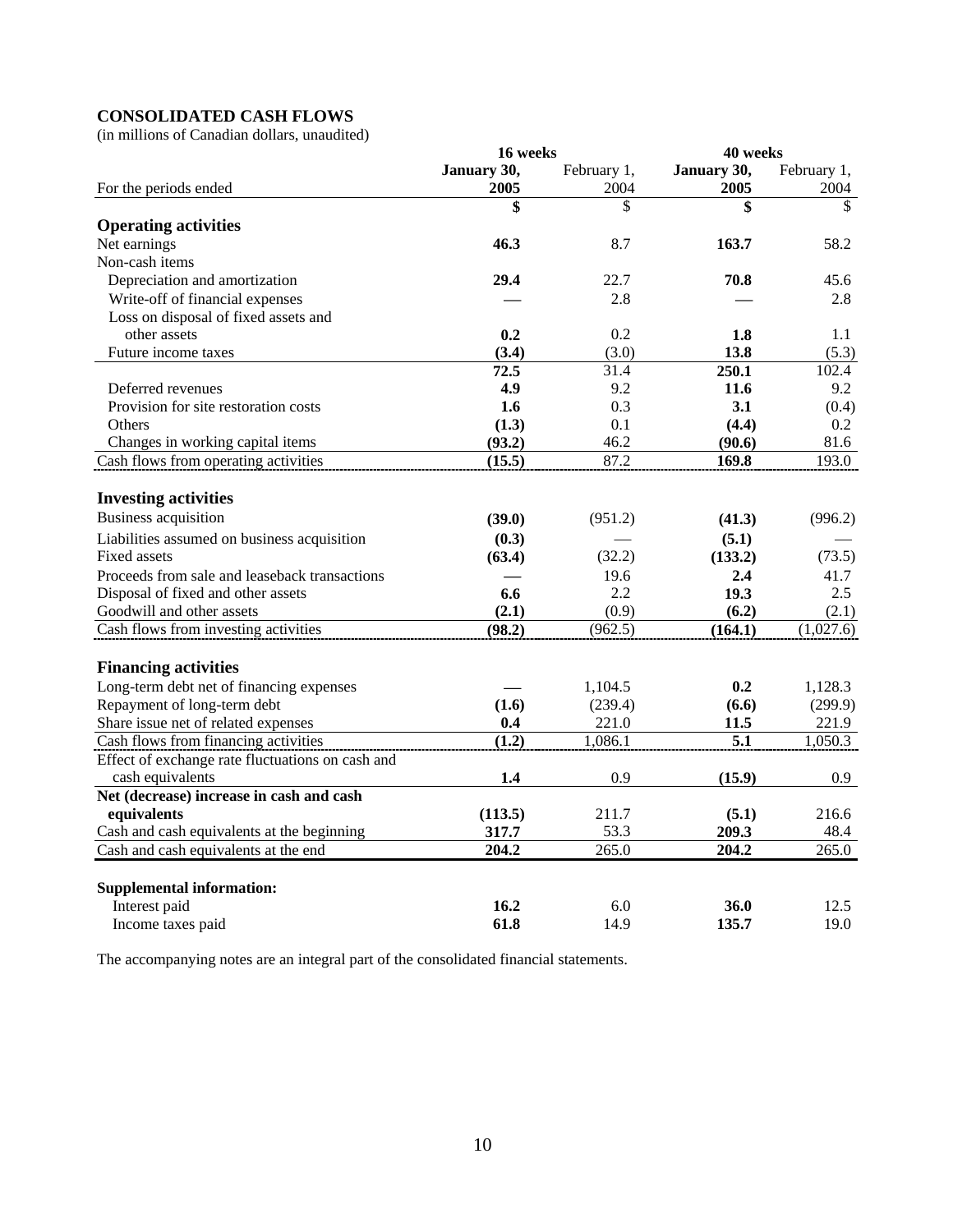# **CONSOLIDATED BALANCE SHEETS**

(in millions of Canadian dollars)

| (unaudited)<br>$\mathbb{S}$<br>\$<br><b>Assets</b><br>Current assets<br>204.2<br>209.3<br>Cash and cash equivalents<br>146.9<br>128.5<br>Accounts receivable<br>Inventories<br>363.7<br>374.8<br>9.8<br>Prepaid expenses<br>16.4<br>23.9<br>Income taxes receivable<br>29.6<br>26.9<br>Future income taxes<br>778.1<br>755.9<br>Fixed assets<br>938.7<br>916.0<br>213.6<br>214.5<br>Trademarks, licenses and permits<br>272.5<br>278.9<br>Goodwill<br>Deferred charges<br>38.1<br>43.8<br>13.0<br>9.5<br>Other assets<br>Future income taxes<br>35.6<br>1.9<br>2,255.9<br>2,254.2<br><b>Liabilities</b><br><b>Current liabilities</b><br>593.4<br>659.8<br>Accounts payable<br>36.5<br>Income taxes payable<br>0.3<br>Future income taxes<br>7.8<br>Instalments on long-term debt<br>6.0<br>601.5<br>702.3<br>652.4<br>724.5<br>Long-term debt<br>Deferred revenues and other liabilities<br>59.7<br>76.1<br>38.2<br>23.1<br>Future income taxes<br>1,368.2<br>1,509.6<br><b>Shareholders' equity</b><br>Capital stock<br>497.3<br>485.7<br>Contributed surplus<br>6.7<br>1.2<br>418.9<br>258.4<br>Retained earnings<br>(35.2)<br>Cumulative translation adjustments<br>(0.7)<br>887.7<br>744.6 | As at January 30, | As at April 25, |
|-------------------------------------------------------------------------------------------------------------------------------------------------------------------------------------------------------------------------------------------------------------------------------------------------------------------------------------------------------------------------------------------------------------------------------------------------------------------------------------------------------------------------------------------------------------------------------------------------------------------------------------------------------------------------------------------------------------------------------------------------------------------------------------------------------------------------------------------------------------------------------------------------------------------------------------------------------------------------------------------------------------------------------------------------------------------------------------------------------------------------------------------------------------------------------------------------|-------------------|-----------------|
|                                                                                                                                                                                                                                                                                                                                                                                                                                                                                                                                                                                                                                                                                                                                                                                                                                                                                                                                                                                                                                                                                                                                                                                                 | 2005              | 2004            |
|                                                                                                                                                                                                                                                                                                                                                                                                                                                                                                                                                                                                                                                                                                                                                                                                                                                                                                                                                                                                                                                                                                                                                                                                 |                   |                 |
|                                                                                                                                                                                                                                                                                                                                                                                                                                                                                                                                                                                                                                                                                                                                                                                                                                                                                                                                                                                                                                                                                                                                                                                                 |                   |                 |
|                                                                                                                                                                                                                                                                                                                                                                                                                                                                                                                                                                                                                                                                                                                                                                                                                                                                                                                                                                                                                                                                                                                                                                                                 |                   |                 |
|                                                                                                                                                                                                                                                                                                                                                                                                                                                                                                                                                                                                                                                                                                                                                                                                                                                                                                                                                                                                                                                                                                                                                                                                 |                   |                 |
|                                                                                                                                                                                                                                                                                                                                                                                                                                                                                                                                                                                                                                                                                                                                                                                                                                                                                                                                                                                                                                                                                                                                                                                                 |                   |                 |
|                                                                                                                                                                                                                                                                                                                                                                                                                                                                                                                                                                                                                                                                                                                                                                                                                                                                                                                                                                                                                                                                                                                                                                                                 |                   |                 |
|                                                                                                                                                                                                                                                                                                                                                                                                                                                                                                                                                                                                                                                                                                                                                                                                                                                                                                                                                                                                                                                                                                                                                                                                 |                   |                 |
|                                                                                                                                                                                                                                                                                                                                                                                                                                                                                                                                                                                                                                                                                                                                                                                                                                                                                                                                                                                                                                                                                                                                                                                                 |                   |                 |
|                                                                                                                                                                                                                                                                                                                                                                                                                                                                                                                                                                                                                                                                                                                                                                                                                                                                                                                                                                                                                                                                                                                                                                                                 |                   |                 |
|                                                                                                                                                                                                                                                                                                                                                                                                                                                                                                                                                                                                                                                                                                                                                                                                                                                                                                                                                                                                                                                                                                                                                                                                 |                   |                 |
|                                                                                                                                                                                                                                                                                                                                                                                                                                                                                                                                                                                                                                                                                                                                                                                                                                                                                                                                                                                                                                                                                                                                                                                                 |                   |                 |
|                                                                                                                                                                                                                                                                                                                                                                                                                                                                                                                                                                                                                                                                                                                                                                                                                                                                                                                                                                                                                                                                                                                                                                                                 |                   |                 |
|                                                                                                                                                                                                                                                                                                                                                                                                                                                                                                                                                                                                                                                                                                                                                                                                                                                                                                                                                                                                                                                                                                                                                                                                 |                   |                 |
|                                                                                                                                                                                                                                                                                                                                                                                                                                                                                                                                                                                                                                                                                                                                                                                                                                                                                                                                                                                                                                                                                                                                                                                                 |                   |                 |
|                                                                                                                                                                                                                                                                                                                                                                                                                                                                                                                                                                                                                                                                                                                                                                                                                                                                                                                                                                                                                                                                                                                                                                                                 |                   |                 |
|                                                                                                                                                                                                                                                                                                                                                                                                                                                                                                                                                                                                                                                                                                                                                                                                                                                                                                                                                                                                                                                                                                                                                                                                 |                   |                 |
|                                                                                                                                                                                                                                                                                                                                                                                                                                                                                                                                                                                                                                                                                                                                                                                                                                                                                                                                                                                                                                                                                                                                                                                                 |                   |                 |
|                                                                                                                                                                                                                                                                                                                                                                                                                                                                                                                                                                                                                                                                                                                                                                                                                                                                                                                                                                                                                                                                                                                                                                                                 |                   |                 |
|                                                                                                                                                                                                                                                                                                                                                                                                                                                                                                                                                                                                                                                                                                                                                                                                                                                                                                                                                                                                                                                                                                                                                                                                 |                   |                 |
|                                                                                                                                                                                                                                                                                                                                                                                                                                                                                                                                                                                                                                                                                                                                                                                                                                                                                                                                                                                                                                                                                                                                                                                                 |                   |                 |
|                                                                                                                                                                                                                                                                                                                                                                                                                                                                                                                                                                                                                                                                                                                                                                                                                                                                                                                                                                                                                                                                                                                                                                                                 |                   |                 |
|                                                                                                                                                                                                                                                                                                                                                                                                                                                                                                                                                                                                                                                                                                                                                                                                                                                                                                                                                                                                                                                                                                                                                                                                 |                   |                 |
|                                                                                                                                                                                                                                                                                                                                                                                                                                                                                                                                                                                                                                                                                                                                                                                                                                                                                                                                                                                                                                                                                                                                                                                                 |                   |                 |
|                                                                                                                                                                                                                                                                                                                                                                                                                                                                                                                                                                                                                                                                                                                                                                                                                                                                                                                                                                                                                                                                                                                                                                                                 |                   |                 |
|                                                                                                                                                                                                                                                                                                                                                                                                                                                                                                                                                                                                                                                                                                                                                                                                                                                                                                                                                                                                                                                                                                                                                                                                 |                   |                 |
|                                                                                                                                                                                                                                                                                                                                                                                                                                                                                                                                                                                                                                                                                                                                                                                                                                                                                                                                                                                                                                                                                                                                                                                                 |                   |                 |
|                                                                                                                                                                                                                                                                                                                                                                                                                                                                                                                                                                                                                                                                                                                                                                                                                                                                                                                                                                                                                                                                                                                                                                                                 |                   |                 |
|                                                                                                                                                                                                                                                                                                                                                                                                                                                                                                                                                                                                                                                                                                                                                                                                                                                                                                                                                                                                                                                                                                                                                                                                 |                   |                 |
|                                                                                                                                                                                                                                                                                                                                                                                                                                                                                                                                                                                                                                                                                                                                                                                                                                                                                                                                                                                                                                                                                                                                                                                                 |                   |                 |
|                                                                                                                                                                                                                                                                                                                                                                                                                                                                                                                                                                                                                                                                                                                                                                                                                                                                                                                                                                                                                                                                                                                                                                                                 |                   |                 |
|                                                                                                                                                                                                                                                                                                                                                                                                                                                                                                                                                                                                                                                                                                                                                                                                                                                                                                                                                                                                                                                                                                                                                                                                 |                   |                 |
|                                                                                                                                                                                                                                                                                                                                                                                                                                                                                                                                                                                                                                                                                                                                                                                                                                                                                                                                                                                                                                                                                                                                                                                                 |                   |                 |
|                                                                                                                                                                                                                                                                                                                                                                                                                                                                                                                                                                                                                                                                                                                                                                                                                                                                                                                                                                                                                                                                                                                                                                                                 |                   |                 |
|                                                                                                                                                                                                                                                                                                                                                                                                                                                                                                                                                                                                                                                                                                                                                                                                                                                                                                                                                                                                                                                                                                                                                                                                 |                   |                 |
|                                                                                                                                                                                                                                                                                                                                                                                                                                                                                                                                                                                                                                                                                                                                                                                                                                                                                                                                                                                                                                                                                                                                                                                                 |                   |                 |
| 2,255.9<br>2,254.2                                                                                                                                                                                                                                                                                                                                                                                                                                                                                                                                                                                                                                                                                                                                                                                                                                                                                                                                                                                                                                                                                                                                                                              |                   |                 |

The accompanying notes are an integral part of the consolidated financial statements.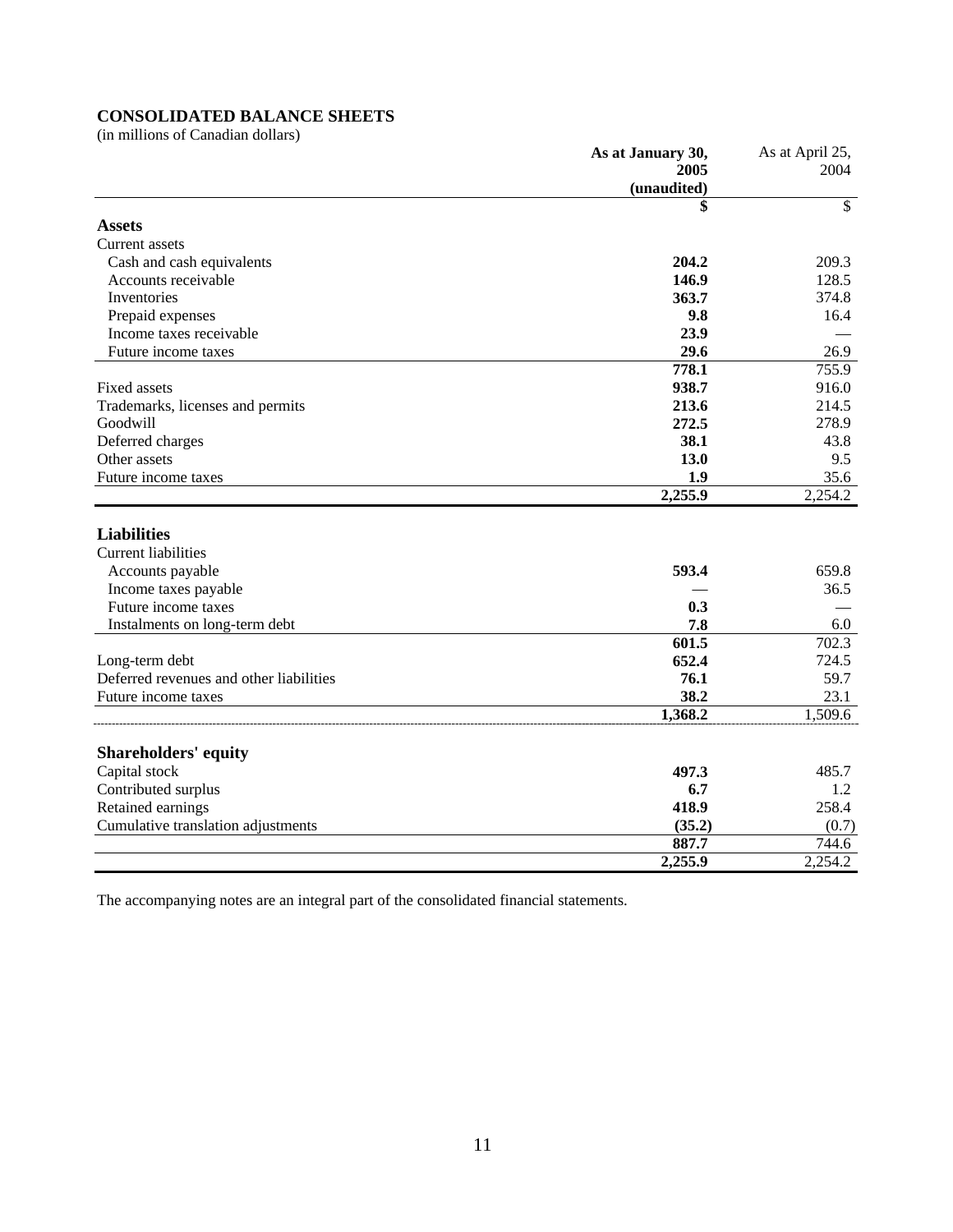(in millions of Canadian dollars, except per share amounts, unaudited)

### **1. FINANCIAL STATEMENTS PRESENTATION**

The unaudited interim consolidated financial statements have been prepared by the Company in accordance with Canadian generally accepted accounting principles. The financial information was prepared in accordance with the same accounting policies and methods as the audited annual consolidated financial statements for the year ended April 25, 2004, with the exception of the accounting changes described in Note 2 below. The unaudited interim consolidated financial statements should be read in conjunction with the audited annual consolidated financial statements and notes thereto in the Company's 2004 Annual Report (the "2004 Annual Report"). The results of operations for the interim periods presented do not necessarily reflect results for the full year.

### **2. CHANGES IN ACCOUNTING POLICIES**

#### **Adopted effective April 26, 2004**

#### **Asset Retirement Obligations**

Since the beginning of the year, the Company adopted the new Canadian Institute of Chartered Accountants ("CICA") accounting standard, Handbook section 3110, "Asset Retirement Obligations". Under the new standard, the fair value of the future retirement costs of underground motor fuel storage tanks are recorded as liabilities on a discounted basis when they are incurred and an equivalent amount is capitalized to fixed assets. The initial recorded obligation will be reviewed periodically to reflect the passage of time and changes in the estimated future costs underlying the obligation. The initial capitalized costs are amortized over the useful life of the corresponding fixed assets. The total undiscounted amount of the estimated cash flows required to settle the obligation has been discounted using the Company's credit-adjusted risk-free rate of 10%.

The new standard has been applied retroactively and financial statements of the prior period have been restated. The impact of this change as of April 25, 2004 resulted in an increase of \$17.5 of fixed assets, an increase in asset retirement obligations of \$21.6, a net future income tax asset of \$1.8, a reduction in retained earnings of \$2.5 and an increase to the cumulative translation adjustments balance of \$0.2.

For the 16 and 40-week periods ended January 30, 2005, the impact on earnings before income taxes is a decrease of \$1.1 and \$2.5 respectively. For the 16 and 40-week periods ended February 1, 2004, the impact on earnings before income taxes is a decrease of \$0.4 and \$0.6 respectively.

#### **Stock-based compensation costs and other stock-based payments**

Since the beginning of the year, the Company adopted retroactively, without restating prior periods, the amended recommendations of the CICA Handbook section 3870, "Stock-based Compensation and Other Stock-based Payments". These standards define a fair value based method of accounting and establish that compensation costs must be measured at the grant date of the award based on the fair value based method and recognized in earnings over the related service period. These amendments require that the fair value based method be applied to stock options granted to employees, which previously had not been accounted for at fair value.

Prior to the current fiscal year, the Company did not adopt the fair value based method of accounting for its stock options granted to employees but provided, in its notes to the financial statements, pro forma disclosures of net earnings and earnings per share as if the fair value based method of accounting had been applied.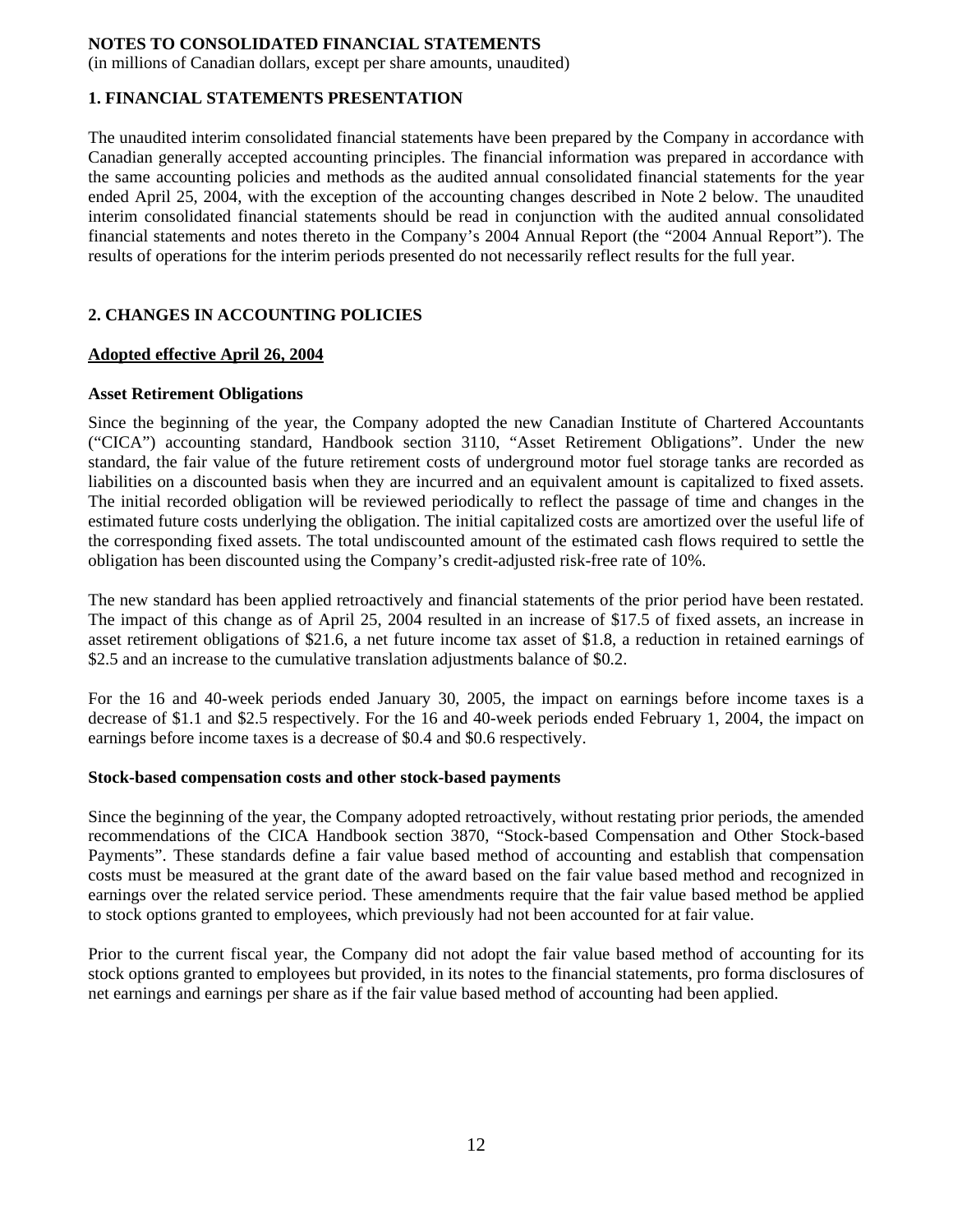(in millions of Canadian dollars, except per share amounts, unaudited)

The impact of the retroactive application, without restating prior periods, is presented as follows:

| Fair value of stock options granted from April 29, 2002 to April 25, 2004 applied to retained earnings          | \$3.2                    |
|-----------------------------------------------------------------------------------------------------------------|--------------------------|
| Fair value of stock options exercised from April 29, 2002 to April 25, 2004 relating to the above option grants | $\overline{\phantom{a}}$ |
|                                                                                                                 | \$3.2                    |

As at January 30, 2005, 4,491,600 (6,613,500 as at February 1, 2004) stock options for the purchase of Class "B" subordinate voting shares were outstanding. These stock options can be gradually exercised at various dates until December 17, 2014 at an exercise price varying from \$4.77 to \$34.08. Five series of stock options totalling 270,000 stock options at exercise prices ranging from \$22.93 to \$34.08 were granted since the beginning of the fiscal year.

The fair value of stock options granted since April 29, 2002 is recognized as compensation cost over the vesting period against contributed surplus. For the 16 and 40-week periods ended January 30, 2005, the stock-based compensation costs decreased earnings before income taxes by \$1.3 and \$2.4 respectively.

The fair value of stock options granted is estimated at the grant date using the Black-Scholes option pricing model on the basis of the following assumptions for the attributions granted during the year:

- $\Box$  risk-free interest rate ranging from 4.03 to 4.82%;
- $\Box$  expected life of 8 years;
- $\Box$  expected volatility of 35%;
- no dividend payment.

The average fair value of stock options granted since the beginning of the year is \$15.06 (\$9.07 as at February 1, 2004). A description of the Company's stock-based compensation plan is included in Note 18 of the 2004 Annual Report.

### **3. BUSINESS ACQUISITIONS**

### **Modifications to the allocation of the purchase price**

During the quarter, the Company finalized the allocation of the purchase price related to the acquisition of The Circle K Corporation on December 17, 2003. The final allocation resulted in an increase in fixed assets of \$21.8 and an increase in asset retirement obligations of \$20.1 mainly due to a change in accounting policy for asset retirement obligations and an increase in trademarks, licenses and permits of \$17.1 resulting mainly from an external valuation of trademarks.

In addition, the final allocation resulted in an increase in net working capital of \$2.1, an increase in other assets of \$1.8, and a decrease in net future income tax asset of \$22.7. The preliminary allocation of the purchase price is described in Note 4 of the 2004 Annual Report.

### **Acquisition of the third quarter**

Effective November 3, 2004, the Company acquired 21 sites in the Phoenix, Arizona area from Shell Oil Products US for a total cash consideration of \$41.3 financed from the Company's available cash. The net assets acquired included working capital of \$1.5 and fixed assets of \$39.8. The allocation of the purchase price is subject to change should new information become available.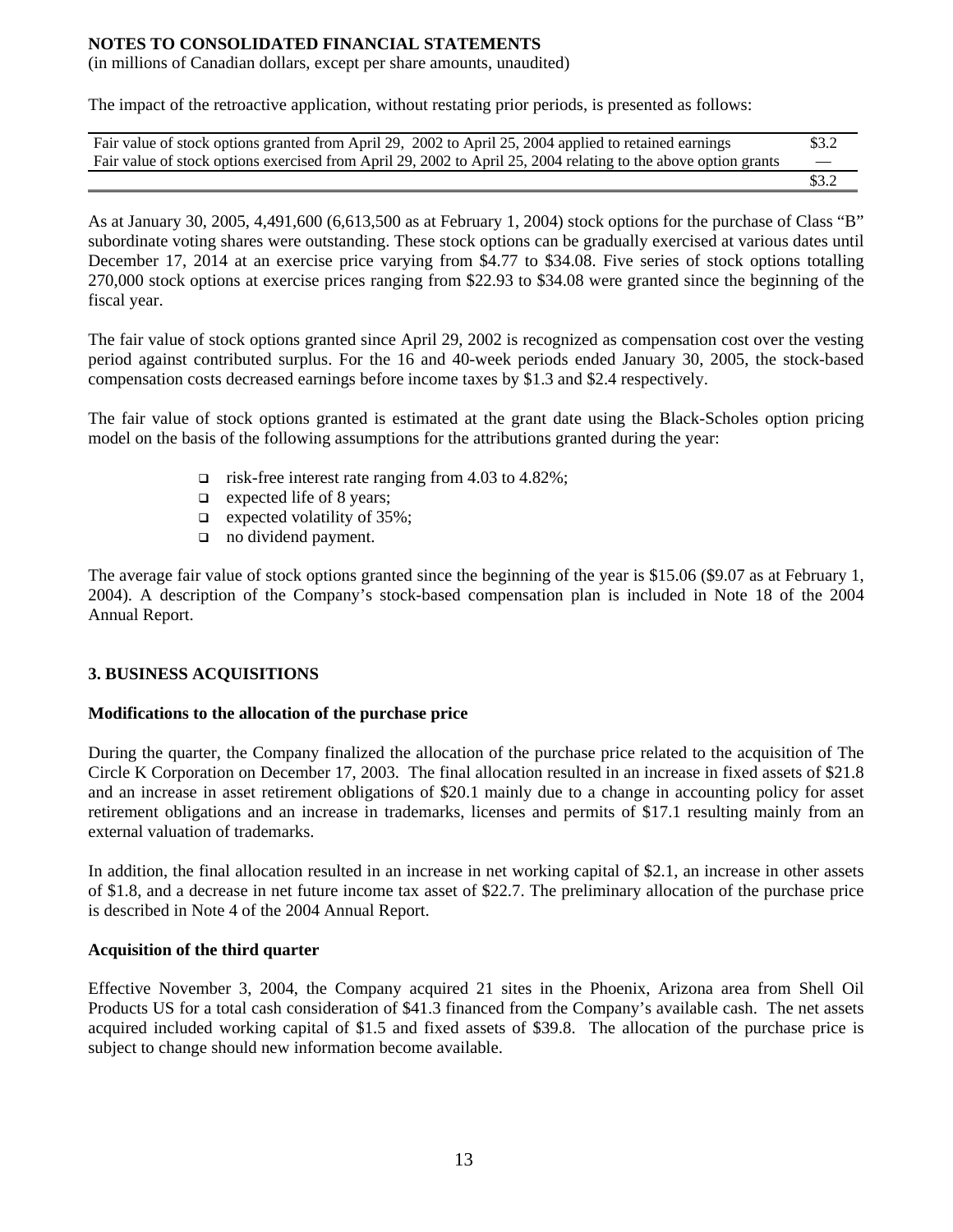(in millions of Canadian dollars, except per share amounts, unaudited)

This acquisition was recorded using the purchase method and the income of the business has been included in the consolidated financial statements since the date of acquisition.

### **4. EARNINGS PER SHARE**

|                                                                                                    | 16-week period<br>ended January 30, 2005 |                                                        |                              | 16-week period<br>ended February 1, 2004 |                                                        |                       |  |
|----------------------------------------------------------------------------------------------------|------------------------------------------|--------------------------------------------------------|------------------------------|------------------------------------------|--------------------------------------------------------|-----------------------|--|
|                                                                                                    | <b>Earnings</b>                          | Weighted average<br>number of shares<br>(in thousands) | <b>Earnings</b><br>per share | Earnings                                 | Weighted average<br>number of shares<br>(in thousands) | Earnings<br>per share |  |
|                                                                                                    | \$                                       |                                                        |                              | \$                                       |                                                        | \$                    |  |
| Basic earnings attributable to class<br>"A" and "B" shareholders                                   | 46.3                                     | 100,829                                                | 0.46                         | 8.7                                      | 90,480                                                 | 0.10                  |  |
| Dilutive effect of stock-based<br>compensation                                                     |                                          | 2.549                                                  | (0.01)                       |                                          | 5,947                                                  | (0.01)                |  |
| Diluted net earnings available for<br>class "A" and "B" shareholders                               | 46.3                                     | 103,378                                                | 0.45                         | 8.7                                      | 96,427                                                 | 0.09                  |  |
|                                                                                                    |                                          | 40-week period<br>ended January 30, 2005               |                              |                                          | 40-week period<br>ended February 1, 2004               |                       |  |
|                                                                                                    | <b>Earnings</b>                          | Weighted average<br>number of shares<br>(in thousands) | <b>Earnings</b><br>per share | Earnings                                 | Weighted average<br>number of shares<br>(in thousands) | Earnings<br>per share |  |
|                                                                                                    | \$                                       |                                                        | \$                           | \$                                       |                                                        | \$                    |  |
| Basic earnings attributable to class<br>"A" and "B" shareholders<br>Dilutive effect of stock-based | 163.7                                    | 100,641                                                | 1.63                         | 58.2                                     | 87,021                                                 | 0.67                  |  |
| compensation                                                                                       |                                          | 2,460                                                  | (0.04)                       |                                          | 4,064                                                  | (0.03)                |  |
| Diluted net earnings available for<br>class "A" and "B" shareholders                               | 163.7                                    | 103,101                                                | 1.59                         | 58.2                                     | 91,085                                                 | 0.64                  |  |

A total of 200,000 stock options were excluded from the calculation of the diluted earnings per share due to their antidilutive effect for the 16 and 40-week periods ended January 30, 2005. A total of 545,850 stock options were excluded from the calculation for the corresponding periods ending February 1, 2004.

# **5. CAPITAL STOCK**

As at January 30, 2005, the Company had 28,297,346 (28,548,424 as at February 1, 2004) outstanding Class "A" multiple voting shares each comprising 10 votes per share and 72,580,504 (69,851,026 as at February 1, 2004) outstanding Class "B" subordinate voting shares each comprising 1 vote per share.

# **6. EMPLOYEE FUTURE BENEFITS**

For the 16 and 40-week periods ended January 30, 2005, the Company's total net pension expense included in consolidated earnings amounted to \$1.7 and \$4.4 respectively. For the 16 and 40-week periods ended February 1, 2004, the net expense amounted to \$0.7 and \$1.7 respectively. The Company's pension plans are described in Note 20 of the 2004 Annual Report.

### **7. SEGMENTED INFORMATION**

The Company essentially operates in one reportable segment, the sale of goods for immediate consumption and motor fuel through corporate stores or franchise operations. It operates a convenience store chain under several banners, including Couche-Tard, Mac's, Bigfoot, Dairy Mart and Circle K. Revenues from outside sources mainly fall into two categories: merchandise and motor fuel. The Company operates convenience stores in Canada and in the United States.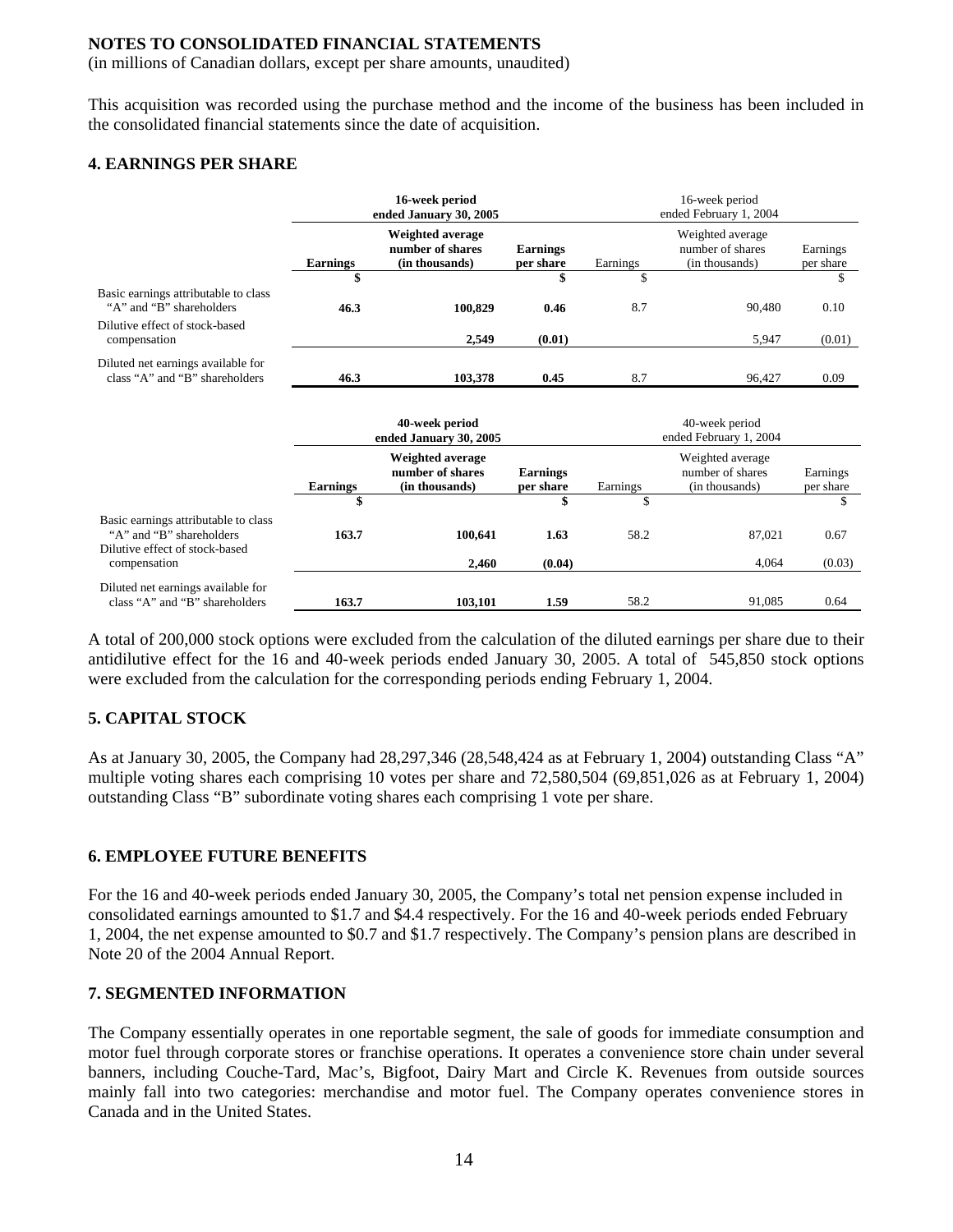(in millions of Canadian dollars, except per share amounts, unaudited)

Information on the principal revenue classes as well as geographic information is as follows:

|                                                     | 16-week period<br>ended January 30, 2005 |                      | 16-week period<br>ended February 1, 2004 |        |                      |         |
|-----------------------------------------------------|------------------------------------------|----------------------|------------------------------------------|--------|----------------------|---------|
|                                                     | Canada                                   | <b>United States</b> | <b>Total</b>                             | Canada | <b>United States</b> | Total   |
|                                                     | \$                                       | \$                   | \$                                       | \$     | D                    | \$      |
| <b>External customer</b><br>revenues <sup>(a)</sup> |                                          |                      |                                          |        |                      |         |
| Merchandise and services                            | 453.1                                    | 912.6                | 1,365.7                                  | 435.4  | 498.5                | 933.9   |
| Motor fuel                                          | <b>250.0</b>                             | 1,307.0              | 1,557.0                                  | 201.3  | 629.8                | 831.1   |
|                                                     | 703.1                                    | 2,219.6              | 2,922.7                                  | 636.7  | 1,128.3              | 1,765.0 |
| <b>Gross Profit</b>                                 |                                          |                      |                                          |        |                      |         |
| Merchandise and services                            | 149.4                                    | 294.5                | 443.9                                    | 138.4  | 160.3                | 298.7   |
| Motor fuel                                          | 18.0                                     | 109.2                | 127.2                                    | 18.9   | 43.2                 | 62.1    |
|                                                     | 167.4                                    | 403.7                | 571.1                                    | 157.3  | 203.5                | 360.8   |
|                                                     |                                          |                      |                                          |        |                      |         |
| Fixed assets and goodwill (a)                       | 501.5                                    | 709.7                | 1,211.2                                  | 476.3  | 1.002.9              | 1,479.2 |

|                                                     |         | 40-week period                       |         |                        | 40-week period       |         |
|-----------------------------------------------------|---------|--------------------------------------|---------|------------------------|----------------------|---------|
|                                                     |         | ended January 30, 2005               |         | ended February 1, 2004 |                      |         |
|                                                     | Canada  | <b>United States</b><br><b>Total</b> |         | Canada                 | <b>United States</b> | Total   |
|                                                     | \$      | \$                                   | \$      | S                      |                      | S       |
| <b>External customer</b><br>revenues <sup>(a)</sup> |         |                                      |         |                        |                      |         |
| Merchandise and services                            | 1,232.2 | 2,530.5                              | 3,762.7 | 1,180.7                | 814.7                | 1,995.4 |
| Motor fuel                                          | 651.2   | 3,393.0                              | 4,044.2 | 512.5                  | 1.075.5              | 1,588.0 |
|                                                     | 1.883.4 | 5,923.5                              | 7,806.9 | 1,693.2                | 1,890.2              | 3,583.4 |
| <b>Gross Profit</b>                                 |         |                                      |         |                        |                      |         |
| Merchandise and services                            | 411.7   | 824.6                                | 1,236.3 | 381.8                  | 265.5                | 647.3   |
| Motor fuel                                          | 50.7    | 264.6                                | 315.3   | 49.1                   | 76.8                 | 125.9   |
|                                                     | 462.4   | 1,089.2                              | 1,551.6 | 430.9                  | 342.3                | 773.2   |

(a) Geographic areas are determined according to where the Company generates operating income (where the sale takes place) and according to the location of the fixed assets and goodwill.

### **8. HURRICANES-FLORIDA**

During the second quarter, certain areas of the Company's business in Florida experienced damages and losses resulting from four hurricanes. Based on updated information, losses, including damages relating to fixed assets and inventory spoilage, are estimated to result in net claims in the amount of US\$19.8 in the aggregate. It is estimated that the book value of fixed assets, inventory spoilage and other assets that were damaged by the hurricanes will amount to approximately US\$2.3.

The Company expects to spend approximately US\$18.5 to restore buildings and equipment, including approximately US\$8.7 to restore buildings on leased properties. Expenditures related to properties and equipment owned by the Company amounting to approximately US\$9.8 will be recorded in fixed assets. Based on available information, the Company expects to record a gain representing the difference between the insurance settlements and the carrying value of the owned and leased assets.

The Company estimates that the pre-tax negative impact resulting from the business interruption caused by the hurricanes amounted to approximately US\$1.3 for the third quarter and it estimates that there will be a pre-tax negative impact of US\$0.7 on our fourth quarter results.